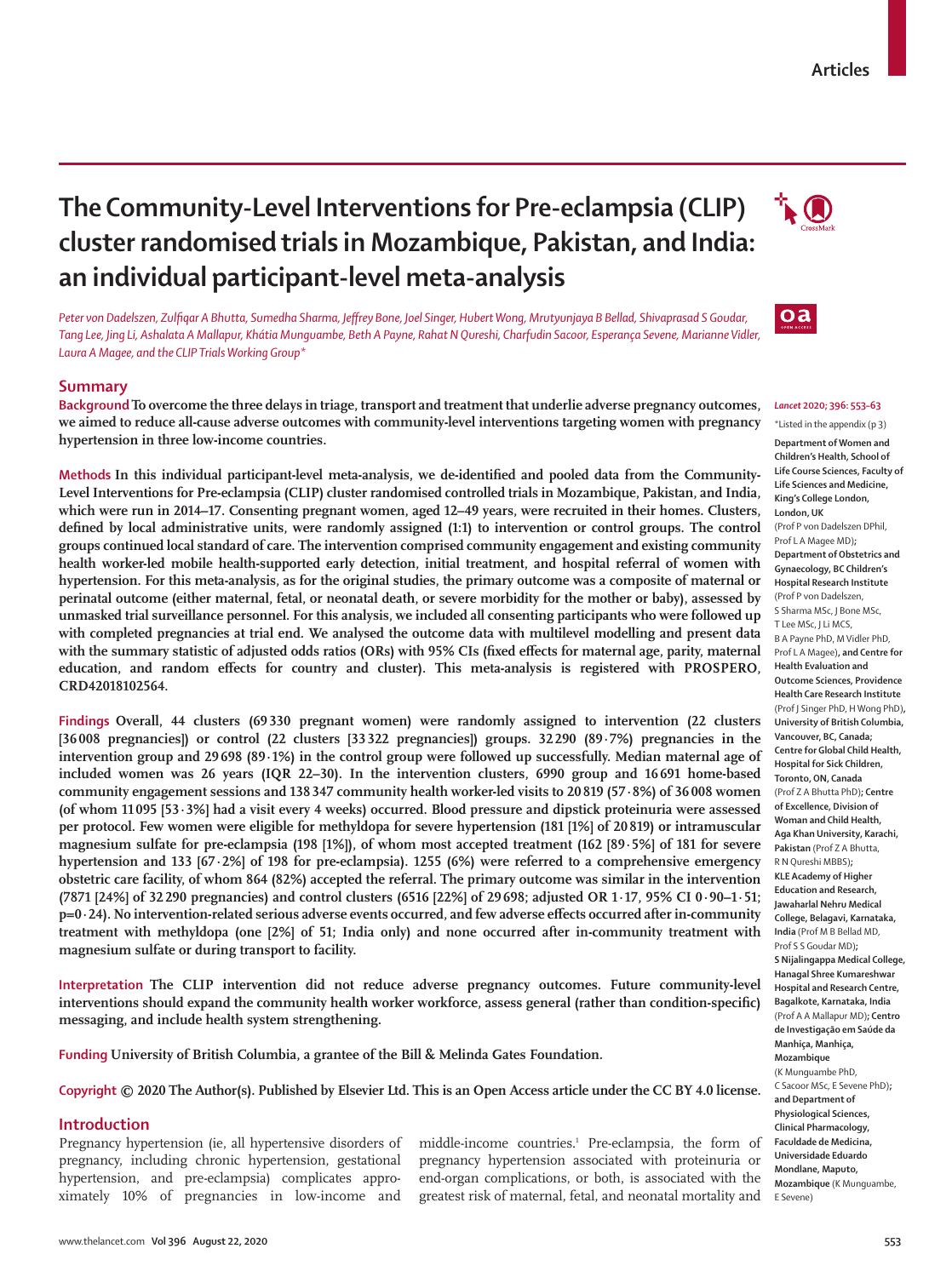Correspondence to: Prof Peter von Dadelszen, Department of Women and Children's Health, School of Life Course Sciences, Faculty of Life Sciences and Medicine, King's College London, London SE1 7EU, UK **pvd@kcl.ac.uk**

#### See **Online** for appendix

# **Research in context**

#### **Evidence before this study**

We identified evidence from randomised controlled trials of the benefit of community mobilisation, task-sharing, and use of magnesium sulfate to improve pregnancy outcomes, and evidence from observational studies of the use of methyldopa in initial management of hypertensive emergencies in volumerestricted patients (eg, women with pre-eclampsia). The individual country Community-Level Interventions for Pre-eclampsia (CLIP) trials were done in India, Pakistan, and Mozambique between 2014 and 2017 to investigate pregnancy hypertension focused and solely community-level community engagement, antenatal assessment, risk stratification, initiation of life-saving therapies, and transport to hospital.

#### **Added value of this study**

The CLIP trials are the first to run a solely community-level intervention for pregnancy hypertension, designed to address the so-called three delays: triage, transport, and treatment. The existing community health workforce was scaled up to provide community engagement and community health workerled app-guided triage, treatment, and transport to a facility for women with pregnancy hypertension. Overall, the CLIP intervention did not improve the primary composite of maternal, fetal, and newborn mortality and morbidity. Community health

morbidity.2 Globally, pre-eclampsia is the second leading cause of direct maternal mortality, resulting in an estimated 76000 maternal deaths and 500000 fetal and newborn deaths every year.3 More than 99% of these deaths occur in low-income and middle-income countries, primarily in south Asia and sub-Saharan Africa.<sup>4</sup>

Generally, research in this field has focused on institutional-level interventions with magnesium sulfate (for eclampsia prevention and treatment) and parenteral antihypertensive therapy for severe hypertension.<sup>4</sup> However, many women die or are irreversibly affected by pre-eclampsia because they never reach an inpatient facility, either because they die at home or on the way to a facility, or because they are already in a critical condition on arrival. As such, the concern is that if research continues to be restricted to inpatient, facility-level interventions, maternal lives will be lost due to preeclampsia and eclampsia from delays in triage, transport, and treatment (ie, the so-called three delays).<sup>5</sup> A solution to these delays might be to provide care to women in their communities.

The Community-Level Interventions for Pre-eclampsia (CLIP) study (NCT01911494) comprised three cluster randomised controlled trials that aimed to reduce the burden of adverse maternal and perinatal outcomes related to pregnancy hypertension by addressing the three delays via community-level intervention. Trial design was informed by extensive [feasibility studies](https://pre-empt.bcchr.ca/media/publications) between 2011 and 2014 with pregnant women, mothers, household proxy decision makers, health-care workers,

workers were able to undertake all aspects of the app-guided visits, and approximately 10% of pregnant women were found to be hypertensive using a device validated for use in pregnancy; however, few women were eligible for in-community treatment, and the numbers of community health workers were inadequate to reach all women who could have benefited. An increased number of app-guided visits was associated with improved outcomes, with substantial improvements from eight such contacts.

#### **Implications of all the available evidence**

Our findings suggest that community-level interventions addressing triage, initial treatment, and transport of women with pregnancy hypertension can be successfully completed by community health workers, but their numbers must be adequate to provide at least eight antenatal care contacts to reduce adverse outcomes. A focus on community-level intervention without facility enhancement is unlikely to yield the improvements in maternal and perinatal outcome as hoped or needed by the global health community. Further studies should assess a more comprehensive health strategy that involves facility strengthening and community-level activities restricted to accurate measurement of blood pressure and simple condition-specific interventions.

traditional birth attendants and faith-based caregivers, community and opinion leaders, and health administrators. Literature and document reviews and qualitative, quantitative, and participatory methods were used to explore the societal context; acceptability of the intervention to women, community health workers (who delivered it), and health-care providers (who provided support, as required); government stakeholders (who would support implementation); and facility assessment of staff and resources (including commodities). Each of the three CLIP trials in India, Pakistan, and Mozambique, which were completed, was independently powered and designed a priori to contribute to an individual participant-level data meta-analysis that would improve power for assessment of maternal mortality or morbidity, and other components of the composite maternal and perinatal primary outcomes of the CLIP trials.<sup>6-9</sup>

# **Methods**

## **Study design**

This individual participant-level meta-analysis included data from the CLIP cluster randomised controlled trials in India (run from November, 2014, to October, 2016), Pakistan (January, 2015, to December, 2016), and Mozambique (February, 2015, to February, 2017)<sup>7-9</sup> as agreed by all CLIP principal investigators (ZAB, MBB, SSG, AAM, KM, RNQ, CS, ES) and detailed in the CLIP trial protocol. The included trials were cluster randomised controlled trials with 12 (India and Mozambique) or

For **full list of feasibility studies completed** see [https://pre-empt.](https://pre-empt.bcchr.ca/media/publications) [bcchr.ca/media/publications](https://pre-empt.bcchr.ca/media/publications)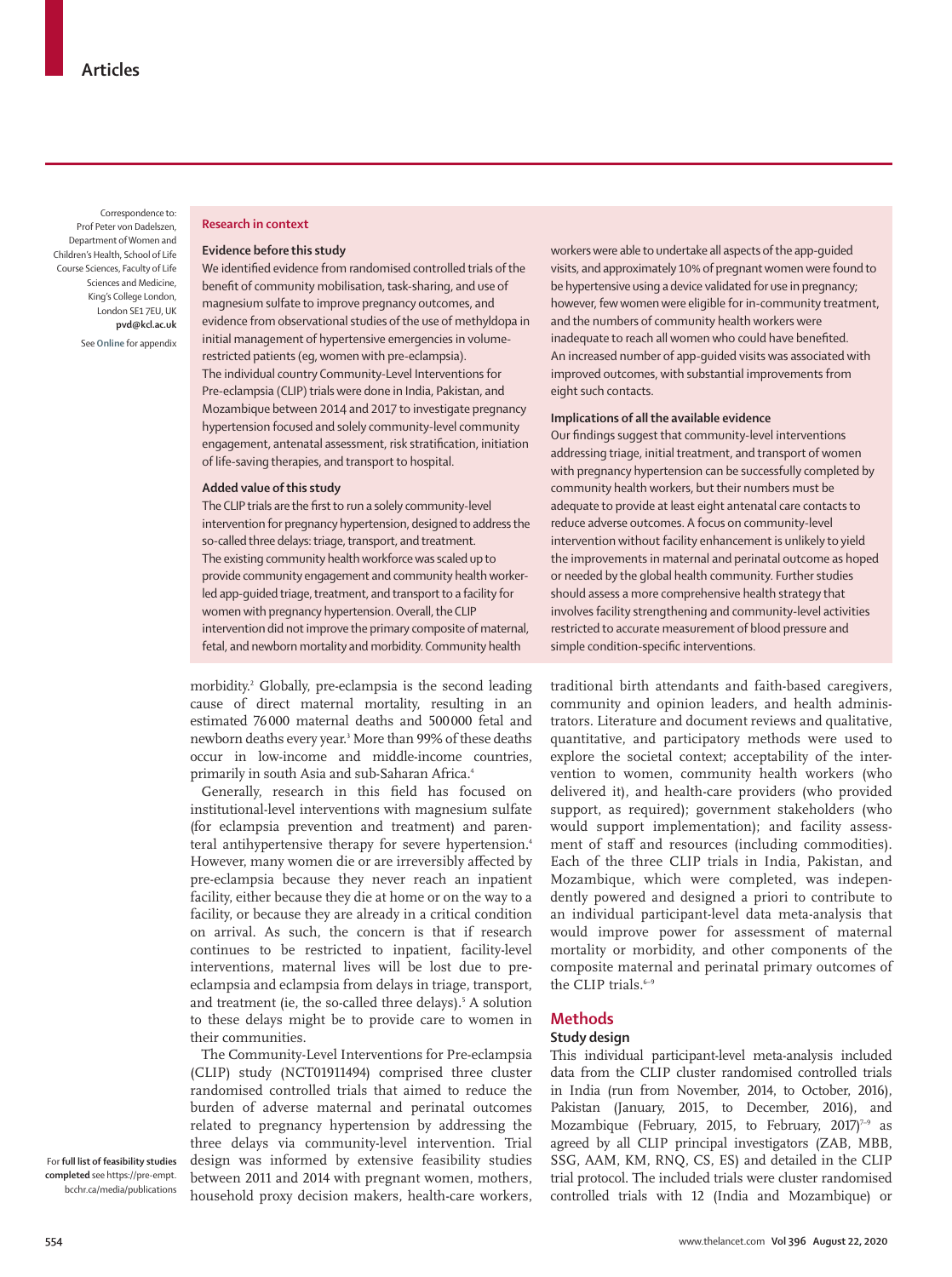20 clusters (Pakistan) comprising complex health system interventions.

The Individual Patient Data (IPD) proposal was prospectively registered with PROSPERO, CRD42018102564, as were the individual CLIP trials (NCT01911494; the protocol is in the appendix [pp 12–120]). Ethical approval for the trials and individual participant-level data meta-analysis was granted by the University of British Columbia, Vancouver, BC, Canada (H12-03497) and each country's relevant research ethics board (Aga Khan University, Pakistan, 2590-Obs-ERC-13; KLE University, India, MDC/ IECHSR/2011-12/A-4, ICMR 5/7/859/12-RHN; and Centro de Investigação em Saúde da Manhiça [CIBS-CISM/038/14], Mozambique National Bioethic Committee [219/CNBS/14]). All eligible pregnant women provided written informed consent to participate.

## **Study procedures**

The units of randomisation (clusters) in India were primary health centres, in Pakistan were Union Councils (in Pakistan, provinces are divided into divisions, subdivisions [tehsil], and thereafter into Union Councils, comprising a large village and surrounding areas, often including nearby small villages) and all associated primary health centres, and in Mozambique were Administrative Posts (in Mozambique, provinces are divided into districts, which are further divided into Administrative Posts). Local teams chose potential clusters according to similar healthcare infrastructure, accessibility for the surveillance team, and the absence of conflicting concurrent research activity. In India and Pakistan, internal pilot trials (each in an initial four clusters per country) preceded definitive trials. Pregnant women aged 15–49 years (12–49 years in Mozambique) were identified in their homes or local primary health centres by trained community health workers. Clusters were randomly assigned (1:1), via restricted, stratified randomisation according to population size, to either the intervention or control group. The trials were unmasked given the nature of the intervention. Participants in control clusters continued current local practice around antenatal care, referral to facilities, and initiation of therapy. The intervention aimed to address the so-called three delays in triage, transport, and treatment related to maternal mortality risk. The first step was community engagement involving women and their mothers, household male decision makers, mothersin-law, and community leaders regarding pre-eclampsia awareness and education about birth preparedness and complication readiness, supported by culturally appropriate pictograms. Community group meetings were held in all countries, with additional one-on-one healthcare worker-led meetings in women's homes in clusters in Pakistan. In the second step, community health workers were trained to task-share pregnancy-hypertensionoriented care at CLIP visits in women's homes, using the CLIP Pre-eclampsia Integrated Estimate of Risk (PIERS)- On-the-Move (POM) mHealth app for risk stratification.<sup>10</sup> The team of community health workers already in place was trained to make the intervention scalable, if found to improve outcomes in a trial setting.<sup>5</sup> Community health workers responded to emergency conditions (aided by country-specific pictograms), took women's blood pressure using the Microlife BP 3AS1-2 device (Widnau, Switzerland) and assessed dipstick proteinuria at the first contact and any subsequent contact when hypertension was detected. Per-protocol, the minimum number of CLIP visits should have been at least every 4 weeks, with additional visits recommended at days 3, 7, and 14 after birth. Community health workers were directed by the POM app to either administer oral methyldopa 750 mg for blood pressure of 160/110 mm Hg or higher; administer intramuscular magnesium sulfate 10 g for suspected severe pre-eclampsia (miniPIERS<sup>11</sup> risk for an adverse maternal outcome of at least 25%, severe systolic hypertension [at least 160 mm Hg], eclampsia, stroke, or vaginal bleeding); or refer the woman to a comprehensive emergency obstetric care facility for suspected preeclampsia or increased risk of stillbirth (4+ dipstick proteinuria value, or absent fetal movements for at least 12 h). In referral facilities shared by both intervention and control groups, evidence-based care was promoted through a small number of continuous professional development events (three in India, three in Pakistan, and six in Mozambique) spaced throughout the trial periods that focused on the WHO's recommendations for prevention and treatment of pre-eclampsia and eclamspia.<sup>12</sup>

In intervention and control clusters, surveillance teams were trained to do regular cross-sectional surveys of households (every 3–6 months), except in India, where a prospective population-based surveillance system was established. After individual participant consent was obtained, data were collected on baseline individual-level and household-level information, antenatal care, and adverse maternal, fetal, and neonatal outcomes up to 6 weeks after birth (for the mother) or 28 days after birth (for the neonate). Women were defined as withdrawing from the trial if they declined further trial surveillance. Women were lost to follow-up if they were more than 6 weeks post partum (based on estimated delivery date) and more than one surveillance cycle from trial end. Women were defined as still on follow-up if they either had not delivered their baby or were post partum within 6 weeks of their estimated delivery date and within one surveillance cycle from the trial end. Overall coordination and data management was done by the Pre-eclampsia – Eclampsia Monitoring, Prevention and Treatment research group at The University of British Columbia.<sup>7-9</sup>

# **Data analysis**

We assessed the risk of bias of each trial according to the five criteria for cluster randomised controlled trials in the Cochrane Handbook: recruitment bias, baseline imbalance, loss of clusters, incorrect analysis, and comparability with individualised randomised trials.<sup>13</sup>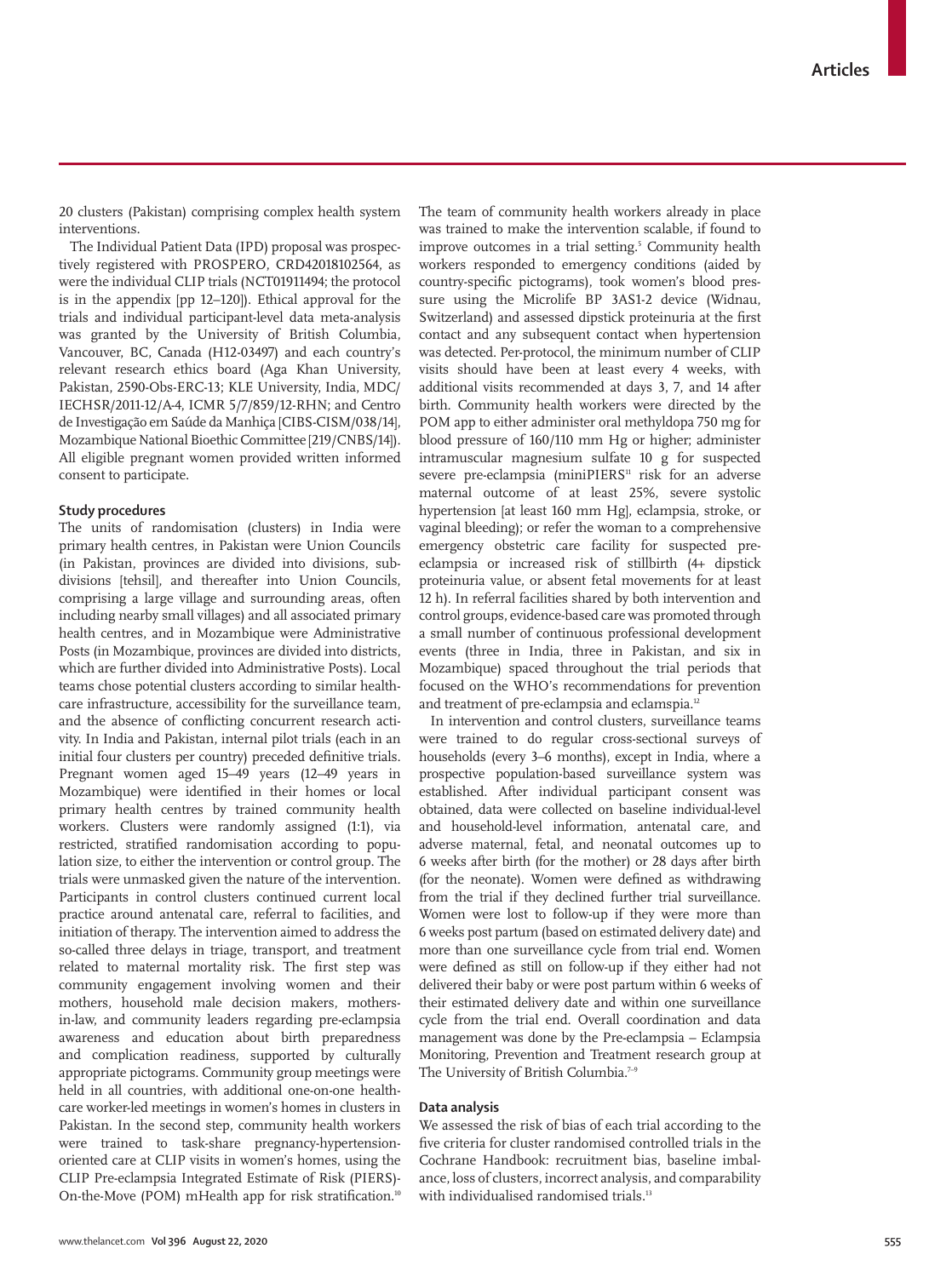Within Research Electronic Data Capture (REDCap; version 5, Vanderbilt University, Nashville, TN, USA) we extracted data, by trial group, for characteristics of: the trial, women enrolled, and the intervention, and outcomes. For this meta-analysis, as for the individual trials, the primary outcome was one or more of the maternal

or perinatal mortality or morbidity outcomes, and the secondary outcomes were birth preparedness and complication readiness, the proportion of births that occurred in a facility, and delivery in a facility that is able to provide comprehensive emergency obstetric care (panel). Secondary outcomes included components of the primary

## *Panel:* **Outcome definitions for Community-Level Interventions for Pre-eclampsia trials and this meta-analysis**

## **Primary outcome**

The primary outcome is a combined maternal or perinatal outcome (either maternal, fetal, or neonatal death, or severe morbidity for the mother or baby).

# *Maternal outcomes*

Maternal death was defined as the number of deaths during pregnancy or within 42 days of pregnancy (or last contact day if contact was not maintained to 42 days) per 1000 identified pregnancies, defined as the maternal death rate.

Maternal morbidity was defined as the number of women with one or more life-threatening complication of pregnancy during pregnancy or within 42 days of pregnancy or last contact day if contact was not maintained to 42 day, per 1000 identified pregnancies. Complications of pre-eclampsia were defined as follows:

Serious end-organ complications of pre-eclampsia

- Eclampsia*:* occurrence of generalised convulsions during pregnancy, labour, or within 42 days of delivery in the absence of epilepsy or another condition predisposing to convulsions
- Stroke*:* hemiparesis, blindness, or both, developed during pregnancy or in the 42 days post partum, lasting longer than 48 h
- Coma*:* unconsciousness for ≥12 h
- Antepartum haemorrhage*:* vaginal bleeding of ≥15 mL with or without pain before the onset of labour
- Disseminated intravascular coagulation: abnormal bleeding from mucosa (mouth, ears, or both)

Other major causes of maternal mortality

- Obstetric sepsis*:* in the community, defined as fever and one of abdominal or uterine tenderness, foul smelling vaginal discharge or lochia, productive cough and shortness of breath, dysuria or flank pain, or headache and neck stiffness
- Vesicovaginal or rectovaginal fistula: continuous loss of urine, faeces, or both, after delivery

Life-saving interventions

- Cardiopulmonary resuscitation: a set of emergency procedures including chest compressions and lung ventilation applied in cardiac arrest victims
- Dialysis*:* haemodialysis, peritoneal dialysis, or both
- Mechanical ventilation (other than for caesarean section): intubation and ventilation not related to anaesthesia
- Blood transfusion*:* one or more units of blood product
- Interventions for major post-partum haemorrhage: brace sutures, external and internal uterine compression,

antishock garment use, internal iliac artery ligation, or hysterectomy with or without transfusion

#### *Perinatal outcomes*

Perinatal and late neonatal death was defined as stillbirth (gestational age ≥20 weeks, ≥500 g, or both), early neonatal mortality (within 0–7 days of birth) and late neonatal mortality (within 8–28 days of birth) per 1000 identified pregnancies.

Neonatal morbidity was defined as occurrence of a primary neonatal morbidity during 0–28 days of birth per 1000 identified pregnancies. Primary neonatal morbidities were:

- Feeding difficulty: including inability to suckle normally or latch on to the mother's breast to feed even if the mother's milk is not let down
- Breathing difficulty: including grunting and in-drawing of the abdomen under the ribs
- Seizure: occurrence of any seizure event (fits)
- Lethargy: baby not appearing normally wakeful after activities such as feeding or sleeping
- Coma: a non-medically induced period of unconsciousness of any length
- Hypothermia: baby is cold to touch
- Umbilical cord infection: characterised by discharge from and redness around the umbilical stump
- Skin infection: any appearance of abnormally red, black, swollen, or blistered skin with pus
- Bleeding from anywhere on the body
- Jaundice**:** yellow skin and eyes
- CNS-related morbidity: abnormal amount of vomiting as defined by the parents or caregiver with bulging or sunken fontanelle

# **Secondary outcomes**

Birth preparedness and complications readiness: defined as having completed three or more of arranging for transport, obtaining prior permission for transport, saving money for obstetric care, identifying a skilled birth attendant, and identifying a facility for birth.

In-facility birth, defined as any birth at a health-care facility.

Birth at a comprehensive emergency obstetric care facility, defined as birth at any centre that provides basic functions and capability of doing a caesarean section, giving safe blood transfusions, and provision of care for sick and low-birthweight neonates, including resuscitation.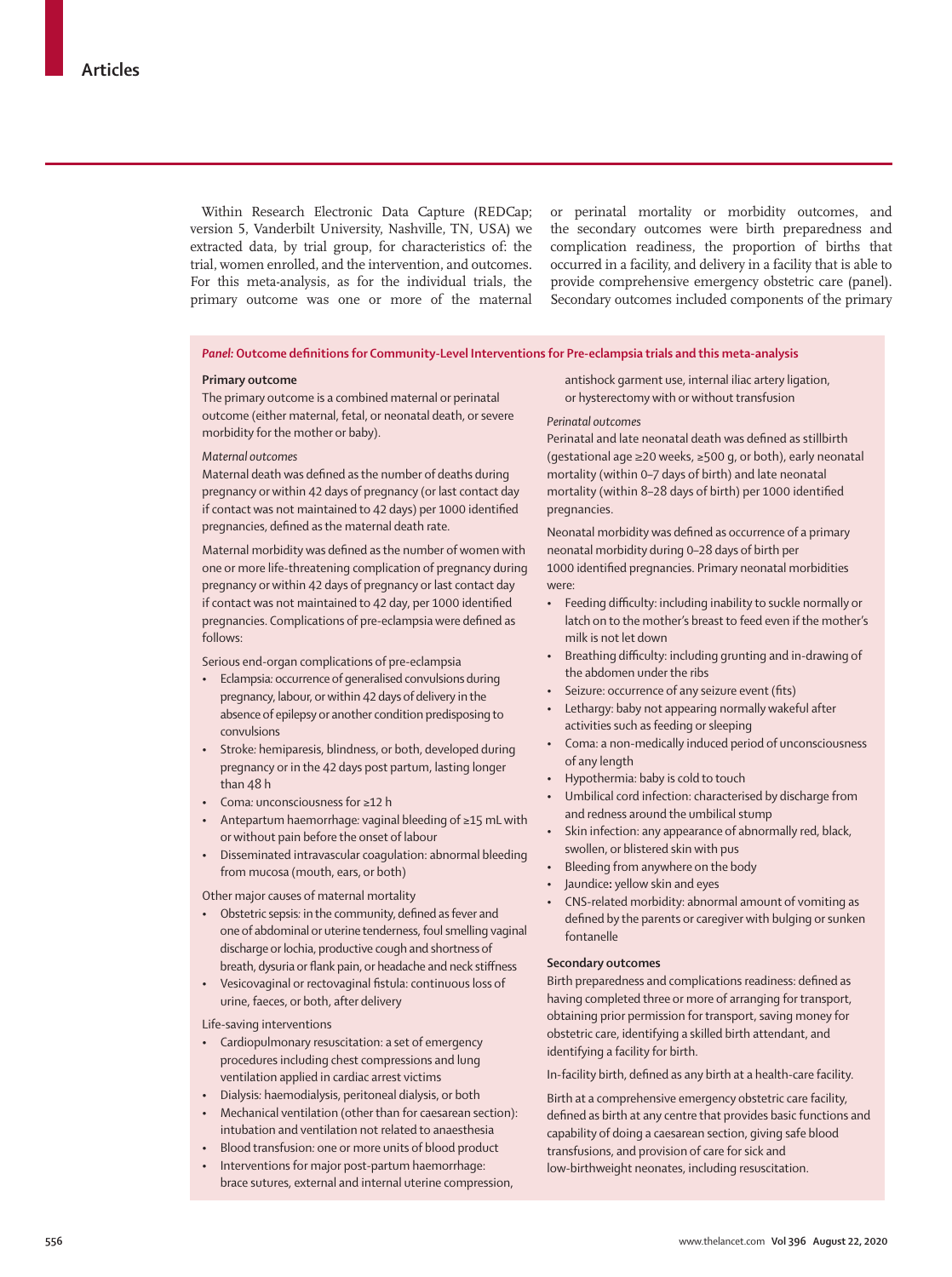outcome (including a composite of maternal mortality or morbidity, and a composite of stillbirth, neonatal death, or neonatal morbidity) and safety outcomes. Adverse events that we assessed were transport-related injury or death and infection-site haematoma or infection after intramuscular magnesium sulfate in the community. In India (given trial surveillance informed by facility data), we also included as part of this meta-analysis maternal systolic blood pressure of below 110 mm Hg on arrival at a facility after in-community methyldopa; respiratory depression, coma, or death during transport after in-community magnesium sulfate; and infection-site haematoma or infection after intramuscular magnesium sulfate incommunity or at a facility. We were unable to follow up the details of a woman's management and clinical courses after she was referred to facility. Serious adverse events were defined as being serious, unexpected (in nature, severity, or frequency), and thought to be related to the study intervention.

For the primary individual participant-level data metaanalysis, we included all CLIP participants who were followed up with regards to the primary outcome of this meta-analysis. However, women who withdrew, were lost to follow-up, or still on follow-up at trial end were included in a sensitivity analysis in which we used the imputation from the primary trials in the individual participant-level data meta-analysis. Each trial was independent, no potential overlap existed between enrolled participants.

With a planned sample size of approximately 60 600 women in 44 clusters, we would have 80% power to find a 20% reduction in the composite maternal and perinatal outcome, from a baseline of 10·2% and with an intraclass correlation coefficient (ICC) of 0·006. Furthermore, this sample size would give similar power to find a 20% reduction in maternal mortality or morbidity if the baseline rate were 1·7% and the ICC were less than 0·001 (appendix pp 122–54). A 20% reduction was chosen a priori as being clinically relevant by consensus within the CLIP group of experts and the research programme technical advisory group.

We combined data from each trial dataset by study group. We summarised data as median (IQR) for continuous variables and n (%) for categorical variables. While in the primary trials we imputed outcomes for women with incomplete data, in this meta-analysis we only include data from women with complete follow-up.<sup>7-9</sup> We assessed the treatment effect on the various outcomes using generalised mixed-effect models with random effects for both country and cluster, and fixed effects for the study group and baseline characteristics of maternal age, basic education, previous pregnancy (parity), and neonatal mortality rate from each country's baseline survey as part of the feasibility studies. We used a one-stage approach, in which a single model is fitted directly using the results from each study, to make optimal use of data.<sup>14</sup> The summary statistic was the adjusted odds ratio (OR; fixed effect for maternal age, parity [nulliparous *vs* parous], and maternal education, and random effects for country and cluster) with Wald-type 95% CI. We assessed between-trial heterogeneity using the  $\tau^2$  (estimated as the variance term of the random effect for treatment in the mixed-effect model) and *R*² statistics (as the ratio of the SEs of the treatment effect from a model with fixed slope and a model with a random slope).15 A τ² close to 0 and *R*² close to 1 were taken as indicating a lack of heterogeneity. Statistical significance (two-sided) was set at a p value of less than 0·05 for the composite maternal and perinatal outcome, and a p value of less than 0·001 for other analyses.

We did four types of sensitivity analyses for the primary outcome and its components to assess the effect of potential sources of bias on our results. First, women who were defined as lost to follow-up or still on follow-up at the end of the trial were included to assess the potential effect of missingness. As for the primary analysis of the individual CLIP trials, mixed imputation was used to account for the risk associated with each woman, depending on her personal baseline characteristics, cluster characteristics, and time of enrolment relative to the beginning of the trial. Second, we restricted the adjusted analysis to women whose pregnancies continued to at least 20 weeks, because the average gestational age at recruitment was much earlier in India (approximately 11 weeks) than in Pakistan (approximately 21 weeks) and Mozambique (approximately 26 weeks).7–9 As for the individual CLIP trials and according to the statistical analysis plan (appendix pp 122–54), inclusion for this sensitivity analysis was: restricted to women who had 42 days of post-partum follow-up data; restricted to women with anticipated birth (according to estimated delivery date) or anticipated birth and 42 day of post-partum follow-up data within the trial timeline, to assess the effect of the intervention independent of gestational age at birth; and expanded to include women who were enrolled into trial surveillance only post partum, which might have reflected an effect of community engagement but was a protocol deviation. Third, we did an unadjusted analysis without accounting for baseline individual-level and cluster-level characteristics. Fourth, we did a so-called on-treatment analysis of women who received at least one community health worker-led POMguided visit in intervention versus control clusters.

In an additional planned secondary analysis, we explored in the intervention group whether an association existed between our primary outcome and the number of CLIP visits, measured as 0, 1–3, 4–7, or 8 or more visits, to reflect previous and current WHO recommendations for the frequency of antenatal care contacts.<sup>16</sup> To account for factors related to the number of POM-guided visits and confounders, the analysis was restricted to women whose pregnancies continued beyond 20 weeks and was adjusted for maternal age, basic education, parity, time of enrolment in the trial, and distance from the household to a facility.

We used R statistical software (version 3.5.2) for all analyses.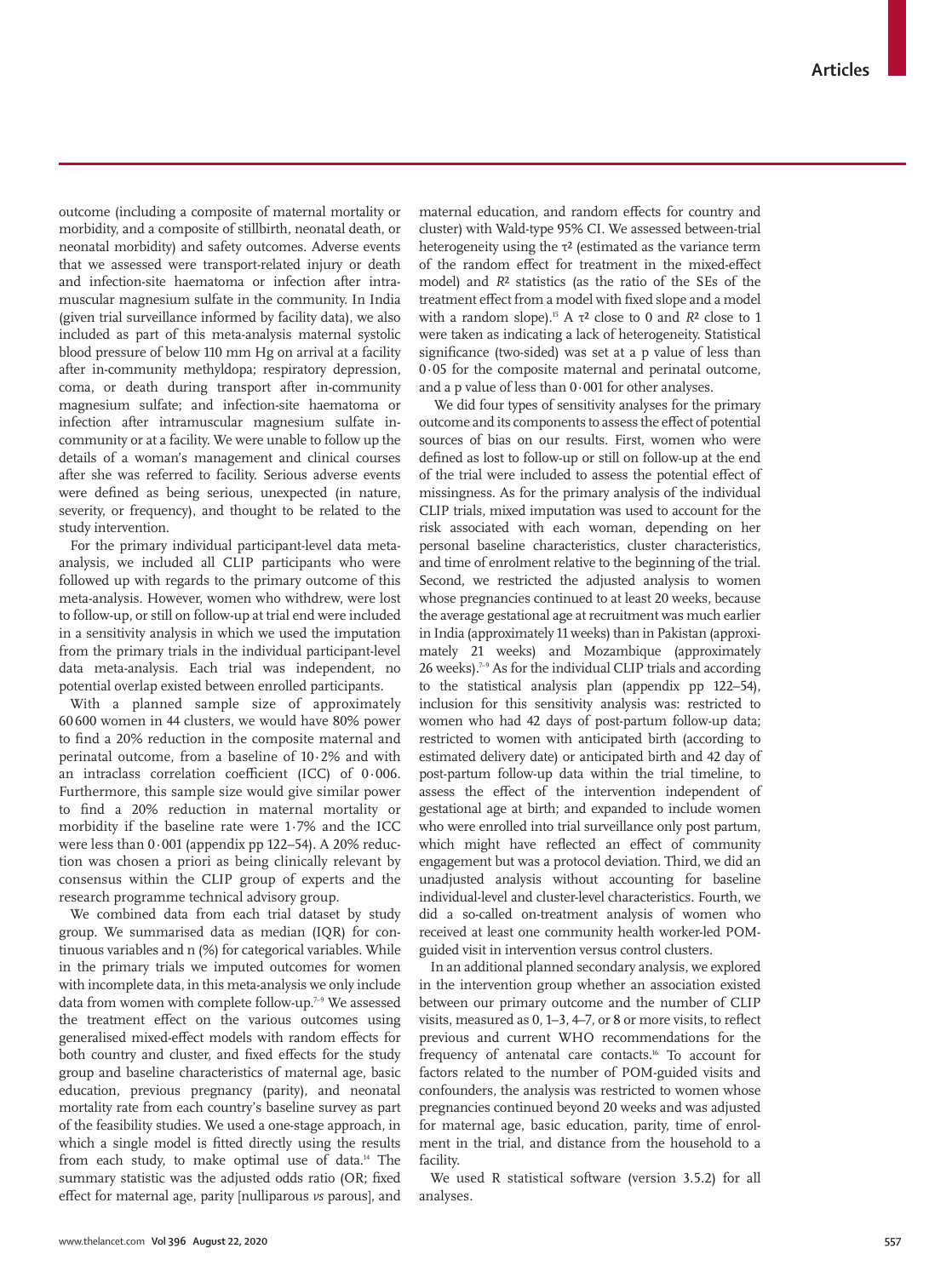## **Role of the funding source**

The funder of the study had no role in study design, data collection, data analysis, data interpretation, or writing of the report. The corresponding author had full access to all data in the study and final responsibility for the decision to submit for publication.

# **Results**

The general characteristics of the CLIP trials, their participants, intervention implementation, and outcomes are presented in the appendix (pp 4–5).

In the three CLIP trials, comprising 44 clusters (n=22 intervention, n=22 control), 69 330 participants were enrolled (36 008 pregnancies in the intervention group and 33 322 in the control group), some of whom were pregnant more than once, such that we had a third more births than expected per cluster (appendix pp 11–121). 61 988 (89·4%) pregnancies were successfully followed up  $(32290)$   $[89.7\%]$  in the intervention group and 29 698 [89·1%] in the control group), at similar and high rates across countries (appendix pp 4–5). Few women withdrew from the study (four  $|<0.1\%|$  in the intervention group and five  $\lfloor 0.1\% \rfloor$  in the control group). Loss to follow-up, which only occurred in Pakistan and Mozambique, was slightly lower (by  $0.7%$ ) in intervention clusters; loss to follow-up was attributed to migration and cyclical surveillance cycles by study site staff. Just under 8% of pregnancies (2811 [7·8%] in the intervention group and 2555 [7·7%] in the control group) were ongoing and still on follow-up on the trial end date.

The median maternal age of included women was 26 years (IQR 22–30) across all countries (appendix pp 4–5). Basic education, as measured by each country, had been received by over 60% of women in India (ie, at least 8 years of schooling) and Mozambique (ie, at least grade 5), but by no more than 20% in Pakistan (ie, at least 5 years of schooling). Overall, over 70% of women in all countries were parous. The median gestational age at trial enrolment was 19 $\cdot$ 0 weeks (IQR 12 $\cdot$ 5–26 $\cdot$ 8), with the earliest in India (approximately 11 weeks), followed by Pakistan (approximately 21 weeks) and Mozambique (approximately 27 weeks).

23681 (6990 group and 16691 home-based) community engagement sessions were held by the CLIP country teams (appendix pp 4–5). Training (of 2–15 days' duration) was delivered to 450 health-care providers, with refresher training every 1–6 months. Methyldopa and magnesium sulfate were sourced in-country. Trained community health workers provided 138347 visits for a median of six visits per pregnancy, four (IQR two to six) antenatal and two (IQR one to three) post partum. 20819 (57·8%) of 36008 women in the intervention group had one or more POM-guided visits, approximately half of whom had visits that were compliant with the minimum frequency (11095 [53·3%] of 20819). Blood pressure was measured at almost all visits (137 705 [99·5%]), and dipstick

proteinuria was done at 21257 [96·4%] of 22 051 relevant visits as per the protocol (ie, first and all subsequent visits at which hypertension was detected). POM-guided visits resulted in recommendations at 136755 (98·9%) visits. As previously published, hypertension was identified in 2111 [9**·**9%] of 21306 pregnancies (636 [10·3%] of 6149 in India; 1010 [9·3%] of 10904 in Pakistan; and 465 [10 $\cdot$ 9%] of 4253 in Mozambique).<sup>1</sup> 181 (0 $\cdot$ 9%) of 20819 women were eligible for treatment with oral methyldopa for severe hypertension and 198 (1·0%) were eligible for intramuscular magnesium sulfate for preeclampsia, and 1255 (6 $\cdot$ 0%) women were referred to a facility. Most women accepted the community health workers' POM-guided recommendations to administer oral methyldopa (162 [89·5%] of 181 eligible pregnancies) and intramuscular magnesium sulfate (133 [67·2%] of 198), and referral to a comprehensive emergency obstetric care facility (864 [81·6%] of 1255 pregnancies with recommended referral).

Protocol deviations occurred in few pregnancies (295  $[0.9\%]$  of 32290) in the intervention group, of which 46 (15·6%) were related to treatment or referral not recommended as per the POM app and protocol (n=40 in India, n=4 in Pakistan, and n=2 in Mozambique) and 249 (84·4%) were antenatal CLIP visits by the community health workers among women only enrolled by the trial surveillance team during their post-partum period (n=6 in India, n=23 in Pakistan, and n=220 in Mozambique); pregnancies that had protocol deviations did not result in withdrawals or adverse events.

No effect of the CLIP intervention was seen on the primary composite maternal and perinatal outcome (7871 [24·4%] pregnancies in intervention group had one or more of the predefined maternal or perinatal mortality or morbidity outcomes *vs* 6516 [21·9%] pregnancies in the control group; adjusted OR 1·17, 95% CI  $0.90-1.51$ ) or its components, as was the case in each included cluster randomised controlled trial (table 1, figure).7–9 Most events were morbidities for the mother (6062 [9·8%] of 61 998 pregnancies) and neonate (6299 [10 $\cdot$ 2%]). Death was rare for mothers (143 [0 $\cdot$ 2%]), but not so for fetuses and neonates, with similar rates of stillbirth (2591 [4·2%]) and neonatal death (2677 [4·3%]). The ICC was 0.059. Similar patterns were seen across countries (appendix pp 4–5). The intervention had no effect on secondary outcomes (table 1). Approximately half of women in both groups showed birth preparedness and complication readiness. Most women delivered in a facility, with approximately half of women overall delivering in a comprehensive emergency obstetric care facility. We found no evidence of between-trial heterogeneity in outcomes. The gestational age at delivery was 39 weeks (IQR 37–41) for both intervention and control clusters

No serious adverse events related to the intervention or study occurred (appendix p 5) and few adverse events occurred. In one  $(2.0\%)$  of 51 women in the intervention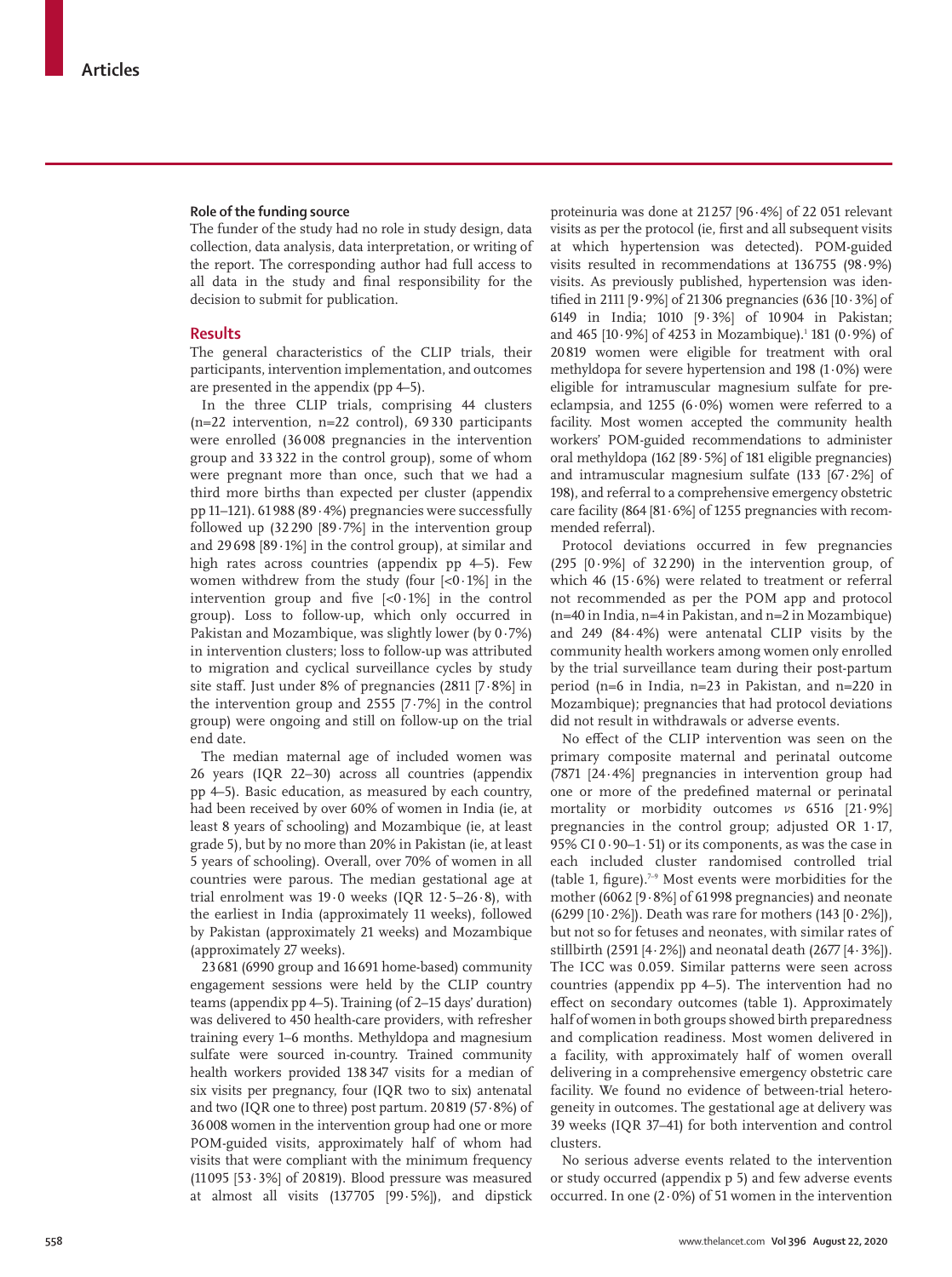|                                                                    | Event rate                               |                                       | Adjusted odds<br>ratio* | p value | $\tau^2$ | R <sup>2</sup> |  |
|--------------------------------------------------------------------|------------------------------------------|---------------------------------------|-------------------------|---------|----------|----------------|--|
|                                                                    | Intervention clusters<br>(n=32290 women) | Control clusters<br>$(n=29698$ women) |                         |         |          |                |  |
| Primary composite maternal and<br>perinatal outcome <sup>+</sup>   | 7871 (24.4%)                             | 6516 (21.9%)                          | $1.17(0.90 - 1.51)$     | 0.24    | 0.007    | 1.08           |  |
| Maternal outcome                                                   | 3369 (10.4%)                             | 2781 (9.4%)                           | $1.20(0.84-1.74)$       | 0.32    | 0.003    | 1.01           |  |
| Maternal mortality                                                 | $77(0.2\%)$                              | 66(0.2%)                              | $1.05(0.67 - 1.64)$     | 0.84    | 0.002    | 1.24           |  |
| Maternal morbidity                                                 | 3319 (10.3%)                             | 2743 (9.2%)                           | $1.20(0.83 - 1.74)$     | 0.32    | 0.003    | 1.00           |  |
| Perinatal mortality, late neonatal<br>death, or neonatal morbidity | 5618 (17.4%)                             | 4760 (16.0%)                          | $1.10(0.89-1.37)$       | 0.38    | 0.003    | 1.06           |  |
| Stillbirth                                                         | 1322 (4.1%)                              | 1269 (4.3%)                           | $1.03(0.89 - 1.19)$     | 0.69    | 0.003    | $1-00$         |  |
| Neonatal mortality                                                 | 1408 (4.4%)                              | 1269 (4.3%)                           | $1.10(0.96 - 1.27)$     | 0.17    | 0.005    | 1.44           |  |
| Neonatal morbidity                                                 | 3463 (10.7%)                             | 2836 (9.5%)                           | $1.09(0.73 - 1.62)$     | 0.69    | 0.025    | 1.12           |  |
| Secondary outcomes                                                 |                                          |                                       |                         |         |          |                |  |
| Birth preparedness and<br>complication readiness‡                  | 15875 (53.4%)                            | 13530 (45.5%)                         | $0.91(0.41 - 2.02)$     | 0.82    | 0.001    | 1.01           |  |
| Proportion of facility births                                      | 25397 (85.5%)                            | 23282 (78.7%)                         | $1.06(0.82 - 1.36)$     | 0.66    | 0.01     | 1.13           |  |
| Birth at a comprehensive<br>emergency obstetric care<br>facility   | 14657 (49.3%)                            | 14398 (48.5%)                         | $0.84(0.59-1.19)$       | 0.32    | 0.001    | 1.01           |  |

Data are n (%) or adjusted odds ratio with 95% CI in parentheses, unless otherwise stated.  $\tau^2$  is estimated as the variance term of the random effect for treatment in the mixed effect model and  $R^2$  is the ratio of the SEs of the treatment effect from a model with fixed slope and one with a random slope. CLIP=Community-Level Interventions for Pre-eclampsia. \*Adjusted for maternal age, parity, and maternal basic education. †Defined as one or more of maternal morbidity or mortality, stillbirth, neonatal mortality, or neonatal morbidity; the primary outcome in the CLIP trials. ‡Birth preparedness was defined as a "Yes" answer to all of the following: arranged for transport, obtained prior permission to seek emergency care, and saved money for obstetric care.

*Table 1:* **Primary and secondary outcomes**

group in India, in-community receipt of methyldopa was associated with a decrease in blood pressure from a median of 167/108 mm Hg (IQR 162/100 to 178/113) to 160/100 mm Hg (146/90 to 170/110) after a median of 97 min (75–150). Injection-site haematoma or infection was reported only after receipt of magnesium sulfate infacility (four [2·4%] of 168 in intervention group *vs* 1386  $[3.5\%]$  of 26 698 in the control group, in India only) and none was reported after in-community administration. No injuries related to transport to facility occurred.

Recruitment bias was regarded as low in all included trials. Although participants and their care providers were aware of their assignment to intervention or control clusters in this complex health system intervention study, enrolment in the trials was based on household residence. Clusters were defined by the unit of the primary healthcare system associated with a woman's household; therefore, she could not simply choose to participate in another study area. Enrolment was slightly higher (by  $8.7\%$ ), and loss to follow-up lower (by  $0.7\%$ ) in intervention clusters than in control clusters  $(p<0.0001)$ , which could cause concern about the risk of bias associated with baseline imbalances in the clusters. In India, one cluster was replaced by another with similar characteristics early in the pilot phase, and clearly before data analysis, in response to issues with primary health centre leadership and data integrity; otherwise, there were no concerns related to loss of clusters, incorrect analysis, or variability between clusters (because each



*Figure:* **Forest plot of primary composite outcome and its components in each CLIP trial and overall**

Data points are adjusted odds ratios with 95% CIs indicated with whiskers. CLIP=Community-Level Interventions for Pre-eclampsia.

trial accounted for clustering and reported ICC for each outcome).

In sensitivity analyses, the CLIP intervention had no effect when data for women defined as lost to or still on follow-up were imputed, unadjusted for baseline maternal characteristics, restricted to women whose pregnancies continued to at least 20 weeks, or in our on-treatment analysis restricted to women who received at least one community health worker-led POM-guided visit (adjusted OR 1·12, 95% CI 0·86–1·47, p=0·40;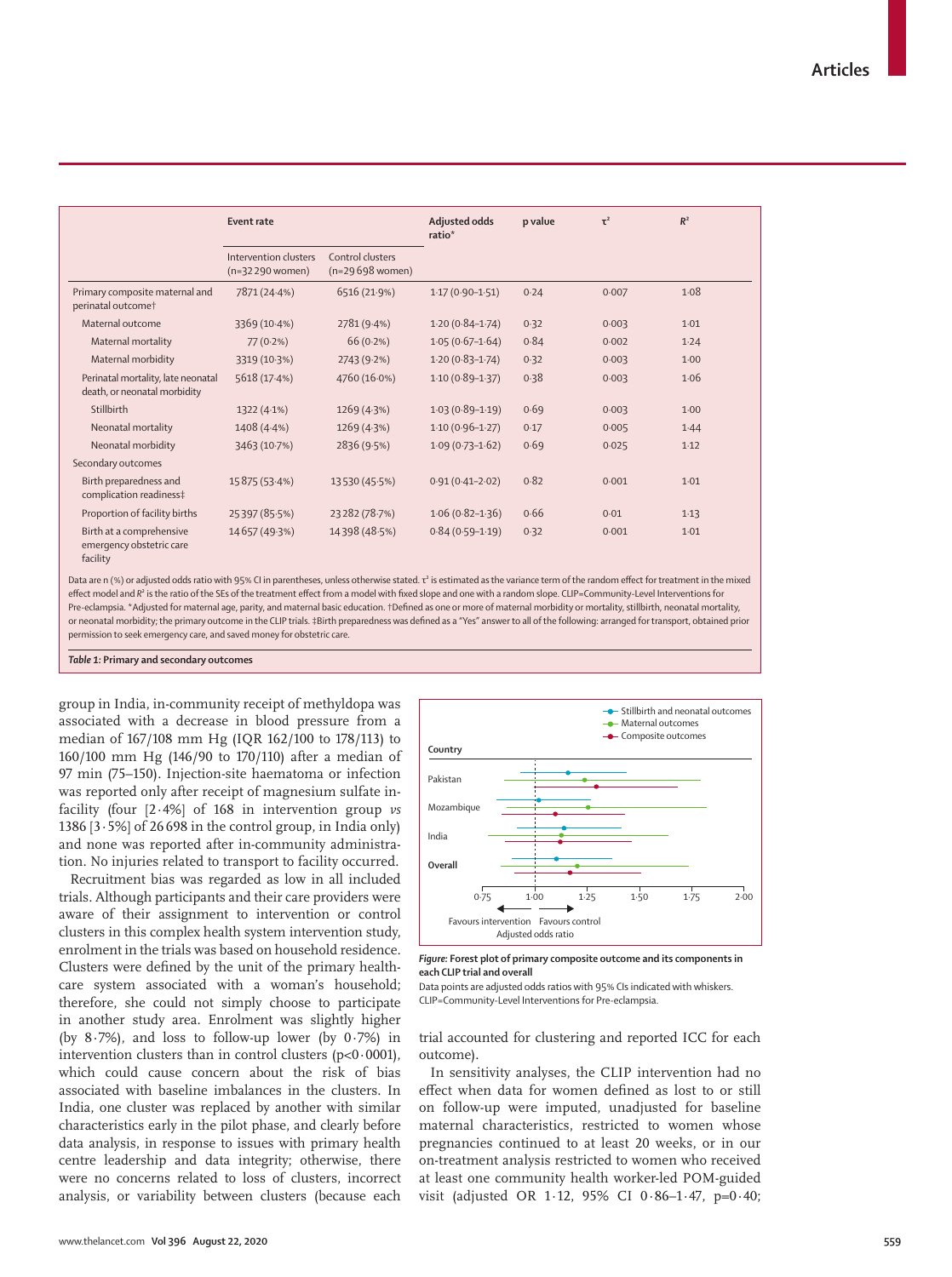|                                      | 0 visits                  |                         | $1-3$ visits             |                         |          | 4-7 visits               |                         |         | $\geq 8$ visits          |                         |          |
|--------------------------------------|---------------------------|-------------------------|--------------------------|-------------------------|----------|--------------------------|-------------------------|---------|--------------------------|-------------------------|----------|
|                                      | Event rate<br>$(n=10754)$ | Adjusted<br>odds ratiot | Event rate<br>$(n=4309)$ | Adjusted odds<br>ratio† | p value  | Event rate<br>$(n=8974)$ | Adjusted odds<br>ratio† | p value | Event rate<br>$(n=6684)$ | Adjusted odds<br>ratio† | p value  |
| Primary outcome‡                     | 2928 (27.2%)              | $1$ (ref)               | 1251 (29.0%)             | $1.07(0.98 - 1.18)$     | 0.16     | 2340 (26.1%)             | $0.95(0.88 - 1.03)$     | 0.21    | 1242 (18.6%)             | $0.88(0.80 - 0.97)$     | 0.0079   |
| Maternal outcome                     | 1246 (11.6%)              | $1$ (ref)               | 539 (12.5%)              | $0.96(0.84 - 1.08)$     | 0.49     | 1040 (11.6%)             | $0.92(0.82 - 1.02)$     | 0.11    | 436 (6.5%)               | $0.86(0.74 - 0.99)$     | 0.032    |
| Maternal<br>mortality                | 24(0.2%)                  | $1$ (ref)               | $11(0.3\%)$              | $0.96(0.42 - 2.18)$     | 0.92     | $14(0.2\%)$              | $0.57(0.28 - 1.19)$     | 0.14    | $5(0.1\%)$               | $0.32(0.11 - 0.92)$     | 0.035    |
| Maternal<br>morbidity                | 1229 (11.5%)              | $1$ (ref)               | 535(12.4%)               | $0.97(0.86 - 1.10)$     | 0.63     | 1032 (11.5%)             | $0.93(0.83 - 1.03)$     | 0.16    | 435(6.5%)                | $0.87(0.76 - 1.01)$     | 0.060    |
| Fetal or neonatal<br>adverse outcome | 2132 (19.9%)              | $1$ (ref)               | 922 (21.5%)              | $1.16(1.05-1.28)$       | 0.0047   | 1634 (18.2%)             | $0.96(0.88 - 1.05)$     | 0.37    | 928 (13.9%)              | $0.86(0.77-0.95)$       | 0.0037   |
| Stillbirth                           | 505 (4.7%)                | $1$ (ref)               | 279(6.5%)                | $1.54(1.30-1.81)$       | < 0.0001 | 396 (4.4%)               | $0.88(0.76 - 1.02)$     | 0.098   | $142(2.1\%)$             | $0.41(0.33 - 0.51)$     | < 0.0001 |
| Neonatal<br>mortality                | 545(5.3%)                 | $1$ (ref)               | 260(6.5%)                | $1.34(1.14 - 1.58)$     | 0.0005   | 414(4.8%)                | $0.93(0.81 - 1.08)$     | 0.35    | 188 (2.9%)               | $0.66(0.54 - 0.81)$     | < 0.0001 |
| Neonatal<br>morbidity                | 1266 (11.8%)              | $1$ (ref)               | 485 (11.3%)              | $0.87(0.76 - 0.99)$     | 0.034    | $986(11.0\%)$            | $0.99(0.89 - 1.10)$     | 0.79    | 725 (10.9%)              | $1.24(1.09-1.41)$       | 0.0016   |

Data are number of events and proportion of total events by visit number category, and adjusted odds ratio with 95% CI in parentheses, unless otherwise stated. CLIP=Community-Level Interventions for Pre-eclampsia. POM=Pre-eclampsia integrated estimate of risk-On-the-Move. \*These analyses included the 30721 women in intervention clusters who were followed-up, excluding the 1341 women who were followed-up (ie, excluding 1341 women from the total population who were recruited and had a miscarriage before 20 weeks). †Adjusted for maternal characteristics (as in the primary analysis: maternal age, parity, basic education, and gestational age at enrolment; enrolment timing in the trial; and distance from the household to facility. ‡Defined as one or more of maternal morbidity or mortality, stillbirth, neonatal mortality, or neonatal morbidity; the primary outcome in the CLIP Trials.

*Table 2:* **Sensitivity analysis of the association between number of community health-care worker POM-guided CLIP visits and the primary outcome among 30721 pregnancies in CLIP\***

appendix p 6). However, there was an association between number of visits and outcomes (table 2). Fewer women with eight or more CLIP visits had a CLIP primary outcome or its components than those with no visits, an effect that was seen in each of the three countries (table 2; appendix p 8). The exception was neonatal morbidity, which was increased among those with eight or more visits (*vs* no visits) and not associated with a difference in gestational age at delivery (median 39 weeks in both intervention and control clusters; appendix p 9). Women with four to seven visits had an incidence of outcomes that were intermediate between those with eight or more visits and those with one to three visits. However, women with one to three visits had more adverse perinatal outcomes than did women without a POM-guided visit; we have previously reported that these women were enrolled 2–4 weeks earlier than those without a POM-guided visit, but we did not identify other baseline differences.<sup>7-9</sup>

# **Discussion**

The three CLIP cluster randomised controlled trials in India, Pakistan, and Mozambique involved just over 60000 pregnancies in 44 clusters. 23681 community engagement sessions were run, in groups in all countries and one-on-one with women and their immediate community in Pakistan. Community health workers proficiently carried out POM-guided visits for pregnant women in their communities, successfully measuring blood pressure and proteinuria, and providing POM appguided triage and initial treatment of severe hypertension (with methyldopa) and suspected severe pre-eclampsia (with magnesium sulfate). Nevertheless, our communitylevel intervention for pregnancy hypertension had no effect on a composite of all-cause maternal and perinatal mortality or morbidity compared with care as usual, as observed in the individual country-level trials.<sup>7-9</sup>

Our findings are unlikely to be related to low statistical power, despite our higher than anticipated ICC (ie, 0·059 *vs* 0·006 anticipated). The event rate (14387 [23·2%] of 61988 pregnancies) was higher than anticipated  $(10.2\%)$ , as it was for the combined maternal outcome of maternal mortality and morbidity (ie, 6150 [9·9%] of pregnancies *vs* 1·7% anticipated). Also, the 95% CI of the adjusted OR of the combined outcome and its maternal, fetal, and neonatal components did not include the 20% reduction considered a priori to be important.

The CLIP intervention did not reach all women who could have benefited from it. First, only about two-thirds of women enrolled in intervention clusters received at least one CLIP visit, and just over half of these women had visits at the target frequency of once every 4 weeks. This limitation in human resource capacity in study areas came from our decision to use the existing community health worker workforce for scalability. However, expansion of this workforce might be worthwhile given that a higher number of POM-guided CLIP visits reduced the odds of the composite primary outcome and its components, other than survivable neonatal morbidity, which increased. This benefit was seen with eight or more visits, consistent with the WHO recommendations for eight antenatal care contacts.16 Second, the POM-guided care algorithm focused on referrals for systolic hypertension, detected in 1255 visits (0·9% of 138347 visits; 6·0% of 20819 pregnancies). This approach was taken to direct resources to women at highest risk of stroke and not overwhelm referral facilities, and to enable measurement of blood pressure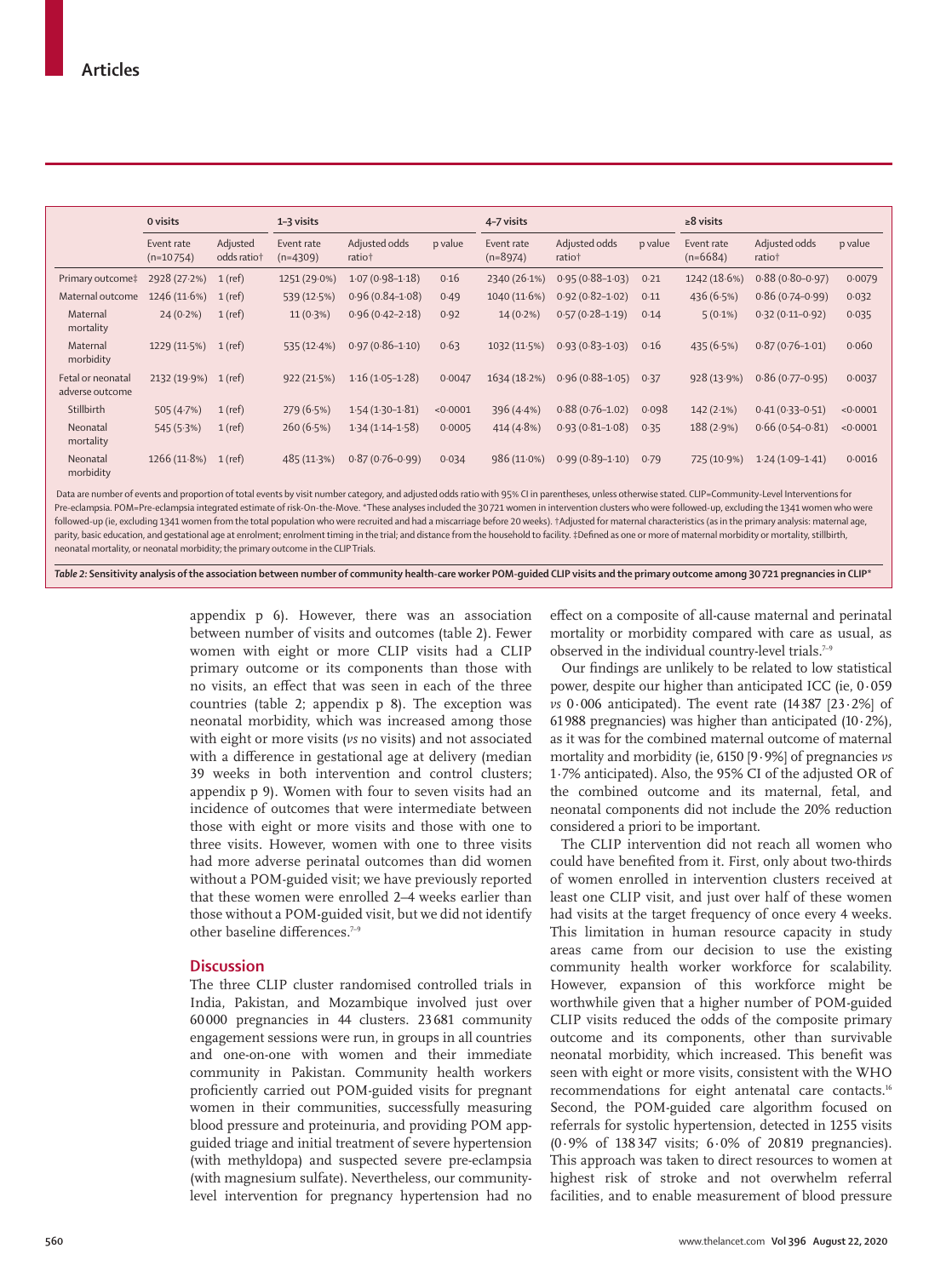by palpation (using an inflatable cuff) given inadequate access to accurate and affordable equipment in our study settings. However, in this young maternal population, isolated diastolic hypertension predominated (1314 [62%] of 2111 women with hypertension),<sup>1</sup> and the blood pressure device used in CLIP has proven to be both usable and affordable.<sup>17</sup> Whether referral of more women with hypertension to the relevant facilities would have been possible without overwhelming their scarce resources, or whether community-level treatment of hypertension could have improved outcomes is unknown.

Despite the importance of hypertension as a cause of maternal and perinatal mortality and morbidity, treatment of severe hypertension and use of magnesium sulfate for eclampsia prevention were aspects of the CLIP intervention for which only a small proportion of women were eligible. Despite the evidence base for effectiveness and safety of these treatments<sup>18,19</sup> and shown safety in our study settings, the rarity that women were eligible to receive them makes the likelihood that these treatments would have had an effect on outcomes overall is low. Notably, considerable training and permissions for task-sharing are required for community health workers to administer intramuscular magnesium sulfate. Although oral methyldopa for severe hypertension was indicated for a similarly small proportion of women, administration was straightforward, which raises the potential for community-level treatment of low-risk hypertension (ascertained by miniPIERS risk prediction<sup>11</sup>) and managed by a simple antihypertensive algorithm.<sup>20</sup> By contrast, blood pressure measurement, using the Microlife BP 3AS1-2 device validated for use in pregnancy, showed that at least 10% of women in our study settings had pregnancy hypertension that was usually gestational hypertension without proteinuria, a condition amenable to enhanced surveillance and timed delivery.<sup>1</sup>

This individual participant-level meta-analysis is a novel meta-analysis of trials testing a combination of community engagement and mHealth-supported task-sharing with community health workers focused on pregnancy hypertension. In a 2015 Cochrane review of communitybased interventions in pregnancy, $21$  eight of 26 cluster randomised controlled trials included studied a package of community mobilisation and home visits. Six of these cluster randomised controlled trials were in India or Pakistan. Three cluster randomised controlled trials focused on home counselling and education<sup>22,23</sup> or home visits by traditional birth attendants who inquired about warning symptoms of pregnancy complications.<sup>24</sup> However, five cluster randomised controlled trials focused on newborn interventions<sup>25-29</sup> and five focused on strengthened labour and delivery care, with or without provision of clean delivery kits.<sup>24,25,27-30</sup> Community-based intervention packages were associated with a nonsignificant decrease in maternal mortality and significant decreases in maternal morbidity, stillbirth, and neonatal mortality; neonatal morbidity was not reported.<sup>21</sup> The decrease in maternal morbidity was driven by results of one trial in Pakistan where the traditional birth attendants received clean delivery kits and strengthened the provision of facility care in the intervention group.<sup>24</sup> By contrast, the CLIP trials used community-level hypertension-focused antenatal care, with minimal facility-enhanced quality of care in both intervention and control groups. With regards to the reduction in stillbirth, two of three trials provided broad additional antenatal care training to community health workers who also worked with traditional birth attendants to enhance the quality of labour and delivery care.27,28 CLIP focused only on pregnancy hypertensionrelated antenatal care with minimal facility enhancement in all clusters. Finally, five of six trials that reported neonatal mortality had newborn care as part of the intervention.25,27–30 CLIP focused entirely on communitylevel interventions for the mother and fetus, but not for the neonate.

Strengths of our analysis include the planned metaanalysis and harmonisation of study processes and outcome definitions; the large size of the trial populations and comprehensive recruitment of almost all eligible unselected pregnant women to mirror routine antenatal care; successful implementation of community health worker-led POM-guided antenatal care visits oriented around hypertension in women's community with regards to reach and fidelity; that the intervention and outcome assessment were done by different teams; and the consistency of findings across three countries. Limitations include potential ascertainment bias, which cluster randomised controlled trials are susceptible to; nevertheless, any difference in recruitment and loss to follow-up in intervention clusters was very small. Another limitation is our reliance on the existing community health-care workforce, which affected the extent to which the intervention could be delivered. Although designed to reflect the scalability and sustainability of the intervention, our study has emphasised that the health systems at our study sites are currently inadequate to implement a complex, conditionspecific, community-level intervention. A focus on the community without facility enhancement was an additional limitation, but we have gathered unique information about the merits of community-level intervention in isolation. We were unable to assess the effect of the CLIP visit content on outcomes. Strengths of the CLIP visit content were that blood pressure and proteinuria were measured at almost all relevant visits and that community health workers were proficient with the POM app; however, the number of women who were eligible to receive oral methyldopa or intramuscular magnesium sulfate was too small to make an analysis of acceptance of in-community treatment feasible. A full process evaluation is planned to explore more comprehensively the context (including cost), implementation, and mechanisms of effect of our intervention in each of the three CLIP countries.<sup>31</sup>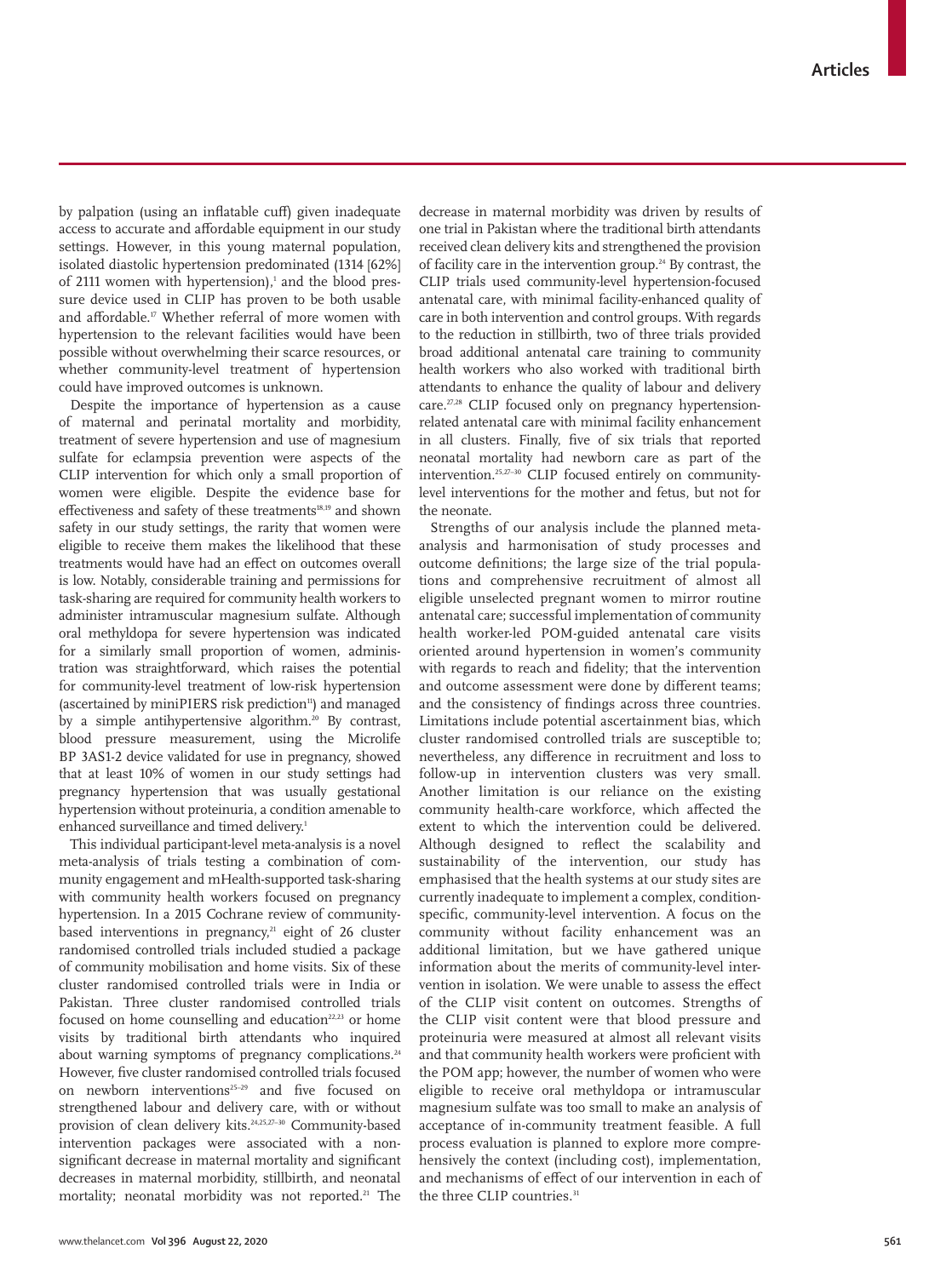For more on the **Sustainable Development Goal 3** see [https://www.un.org/](https://www.un.org/sustainabledevelopment/health/) [sustainabledevelopment/health/](https://www.un.org/sustainabledevelopment/health/)

Management and detection of pregnancy hypertension provide a gateway to excellence in maternity care. Ideally a health system should be able to identify and respond to pregnancy hypertension, induce labour, and provide both safe caesarean deliveries and care in the postpartum period. Achievement of these markers of good quality maternity care would contribute substantially to achievement of [Sustainable Development Goal 3.1](https://www.un.org/sustainabledevelopment/health/).

In summary, our findings suggest that communitylevel intervention addressing triage, initial treatment, and transport of women with pregnancy hypertension can be successfully implemented by community health workers, but their numbers must be adequate to provide at least eight antenatal care contacts to reduce adverse outcomes. Even then, the reduction is not large, suggesting that a focus only on community-level intervention without facility enhancement is unlikely to yield the improvements in maternal and perinatal outcome as hoped or as needed by the global health community. Further study should include community-level care restricted to adequate measurement of blood pressure and simple condition-specific interventions as part of a comprehensive health-strengthening programme.

#### **Contributors**

PvD designed the concept of the CLIP trials, had primary oversight of these analyses, and wrote the first draft of the manuscript. ZAB and LAM were the co-principal investigators of the overall CLIP trials project. MBB, ZAB, SSG, AAM, RNQ, KM, CS, and ES were co-principal investigators of the individual CLIP trials. SS, BAP, and MV co-ordinated the CLIP trials. JL and TL managed the central data set. JB was responsible for the statistical analyses with support from JS and HW.

#### **Declaration of interests**

BAP acknowledges that the intellectual property related to the miniPIERS prediction model used in the CLIP trials was transferred in its entirety from the University of British Columbia to herself and PvD, among other inventors, before the trial; the inventors have no financial benefit from the use of the model based on the transfer. All other authors declare no competing interests.

#### **Data sharing**

A data sharing statement for the CLIP trials is in the appendix (pp 150–51).

#### **Acknowledgments**

This study was funded by the University of British Columbia, a grantee of the Bill & Melinda Gates Foundation (OPP1017337). We thank the Government of Mozambique, Province of Sindh, and Government of India for their permission to integrate the CLIP trial into their health systems with in-kind support. We thank the families of the 143 women, 2591 fetuses, and 2677 neonates who died during the study period and who were willing to share their stories despite their grief. We particularly thank the following members of the Data Safety Monitoring Board: Romano Nkumbwa Byaruhanga, Brian Darlow, Eileen Hutton (Chair), and Lehana Thabane.

#### **References**

- Magee LA, Sharma S, Nathan HL, et al. The incidence of pregnancy hypertension in India, Pakistan, Mozambique, and Nigeria: a prospective population-level analysis. *PLoS Med* 2019; **16:** e1002783.
- 2 Steegers EA, von Dadelszen P, Duvekot JJ, Pijnenborg R. Pre-eclampsia. *Lancet* 2010; **376:** 631–44.
- 3 GBD 2015 Maternal Mortality Collaborators. Global, regional, and national levels of maternal mortality, 1990–2015: a systematic analysis for the Global Burden of Disease Study 2015. *Lancet* 2016; **388:** 1775–812.
- 4 Mol BWJ, Roberts CT, Thangaratinam S, Magee LA, de Groot CJM, Hofmeyr GJ. Pre-eclampsia. *Lancet* 2016; **387:** 999–1011.
- 5 Thaddeus S, Maine D. Too far to walk: maternal mortality in context. *Soc Sci Med* 1994; **38:** 1091–110.
- 6 Payne BA, von Dadelszen P, Bhutta ZA, et al. Protocol 13PRT/9313: The Community Level Interventions for Pre-eclampsia (CLIP) Trials: four prospective cluster randomised controlled trials comparing a package of interventions directed towards improving maternal and perinatal outcomes related to pre-eclampsia with current standards of care (NCT01911494). London: The Lancet, January 2018. https://www. thelancet.com/protocol-reviews/13PRT-9313 (accessed May 6, 2020).
- Sevene E, Sharma S, Munguambe K, et al. Community-level interventions for pre-eclampsia (CLIP) in Mozambique: a cluster randomised controlled trial. *Pregnancy Hypertens* 2020; **21:** 96–105.
- 8 Qureshi RN, Sheikh S, Hoodbhoy Z, et al. Community-Level Interventions for Pre-eclampsia (CLIP) in Pakistan: a cluster randomised controlled trial. *Pregnancy Hypertens* 2020: published online July 28. https://doi.org/10.1016/j.preghy.2020.07.011.
- 9 Bellad MB, Goudar SS, Mallapur AS, et al. Community-Level Interventions for Pre-eclampsia (CLIP) in India: a cluster randomised controlled trial. *Pregnancy Hypertens* 2020; **21:** 166–75.
- 10 Lim J, Cloete G, Dunsmuir DT, et al. Usability and feasibility of PIERS on the move: an mHealth app for Pre-eclampsia triage. *JMIR Mhealth Uhealth* 2015; **3:** e37.
- Payne BA, Hutcheon JA, Ansermino JM, et al. A risk prediction model for the assessment and triage of women with hypertensive disorders of pregnancy in low-resourced settings: the miniPIERS (Pre-eclampsia Integrated Estimate of RiSk) multi-country prospective cohort study. *PLoS Med* 2014; **11:** e1001589.
- 12 WHO. WHO recommendations for prevention and treatment of pre-eclampsia and eclampsia. Geneva: World Health Organization,  $2011$
- 13 Higgins JPT, Green S. Chapter 16.3.2. Assessing risk of bias in cluster-randomized trials. In: Higgins JPT, Green S, eds. Cochrane handbook for systematic reviews of interventions, version 5.1.0. The Cochrane Collaboration, 2011. https://handbook-5-1.cochrane. org/chapter\_16/16\_3\_2\_assessing\_risk\_of\_bias\_in\_cluster\_ randomized\_trials.htm (accessed June 4, 2020).
- 14 Debray TPA, Moons KGM, Abo-Zaid GMA, Koffijberg H, Riley RD. Individual participant data meta-analysis for a binary outcome: one-stage or two-stage? *PLoS One* 2013; **8:** e60650.
- 15 Chen B, Benedetti A. Quantifying heterogeneity in individual participant data meta-analysis with binary outcomes. *Syst Rev* 2017; **6:** 243–49.
- WHO. WHO recommendations on antenatal care for a positive pregnancy. Geneva, World Health Organization, 2016.
- 17 Nathan HL, Vousden N, Lawley E, et al. Development and evaluation of a novel vital signs alert device for use in pregnancy in low-resource settings. *BMJ Innov* 2018; **4:** 192–98.
- Sridharan K, Sequeira RP. Drugs for treating severe hypertension in pregnancy: a network meta-analysis and trial sequential analysis of randomized clinical trials. *Br J Clin Pharmacol* 2018; **84:** 1906–16.
- 19 Altman D, Carroli G, Duley L, et al. Do women with pre-eclampsia, and their babies, benefit from magnesium sulphate? The Magpie Trial: a randomised placebo-controlled trial. *Lancet* 2002; **359:** 1877–90.
- 20 Magee LA, Singer J, von Dadelszen P. Less-tight versus tight control of hypertension in pregnancy. *N Engl J Med* 2015; **372:** 2367–68.
- Lassi ZS, Bhutta ZA. Community-based intervention packages for reducing maternal and neonatal morbidity and mortality and improving neonatal outcomes. *Cochrane Database Syst Rev* 2015; **3:** CD007754.
- 22 Tripathy P, Nair N, Barnett S, et al. Effect of a participatory intervention with women's groups on birth outcomes and maternal depression in Jharkhand and Orissa, India: a cluster-randomised controlled trial. *Lancet* 2010; **375:** 1182–92.
- 23 Midhet F, Becker S. Impact of community-based interventions on maternal and neonatal health indicators: results from a community randomized trial in rural Balochistan, Pakistan. *Reprod Health* 2010; **7:** 30.
- 24 Jokhio AH, Winter HR, Cheng KK. An intervention involving traditional birth attendants and perinatal and maternal mortality in Pakistan. *N Engl J Med* 2005; **352:** 2091–99.
- 25 Kirkwood BR, Manu A, ten Asbroek AH, et al. Effect of the Newhints home-visits intervention on neonatal mortality rate and care practices in Ghana: a cluster randomised controlled trial. *Lancet* 2013; **381:** 2184–92.